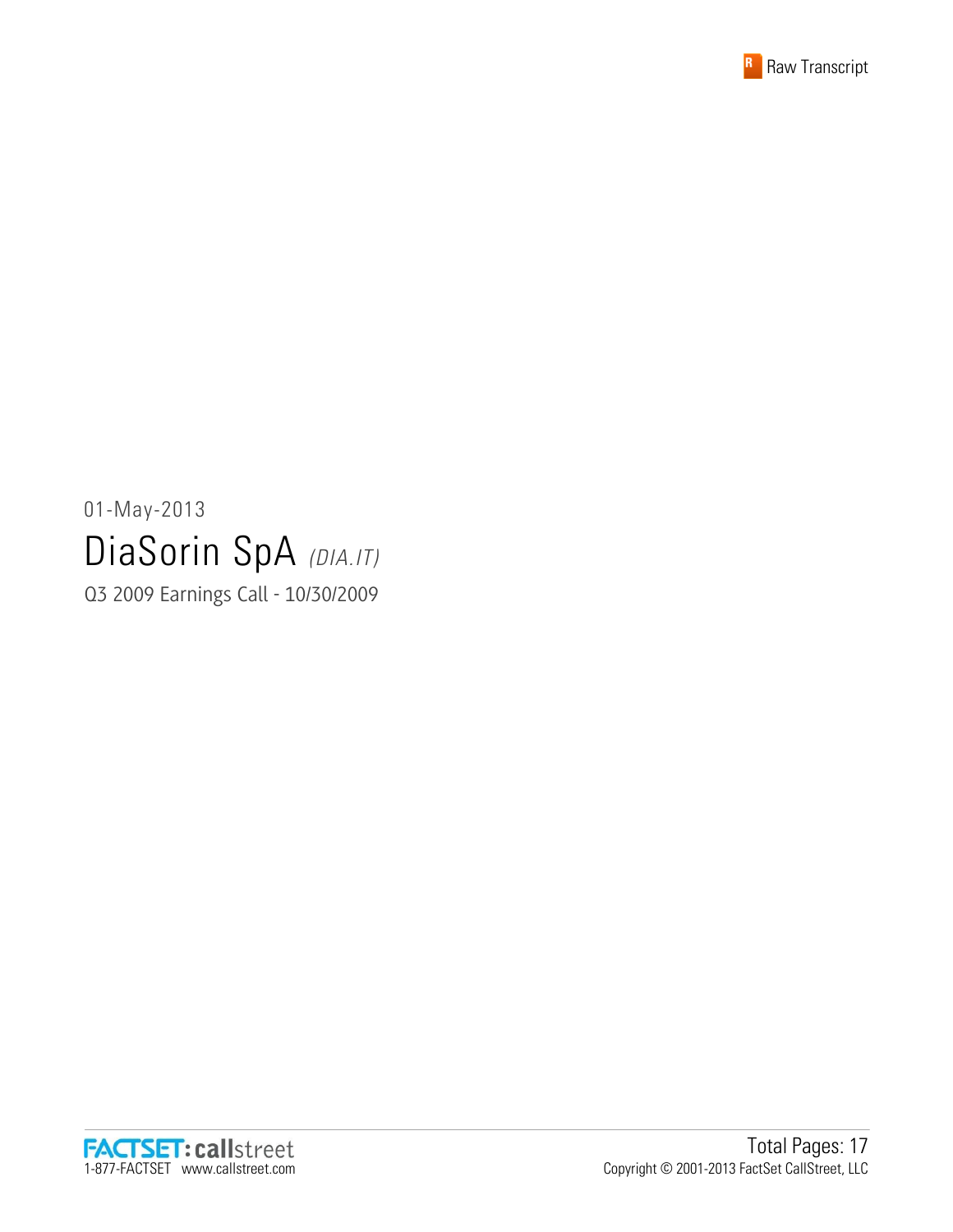#### MANAGEMENT DISCUSSION SECTION

**Operator**: [Abrupt Start] afternoon. This is the Chorus Call conference operator. Welcome and thank you for joining the DiaSorin's Third Quarter 2009 Results Conference Call. As a reminder, all participants are in listenonly mode. After the presentation, there will be an opportunity to ask questions. [Operator Instructions]

......................................................................................................................................................................................................................................................

At this time, I would like to turn the conference over to Mr. Carlo Rosa, CEO of DiaSorin. Please go ahead, sir.

#### Carlo Rosa

Thank you. Good afternoon, and welcome to the third quarter results conference call. I will give a brief overview on the quarter results, and then Mr. Andrea Senaldi will drive you through the presentation on the financial details. As a general comment, I can say that we have experienced growth of almost 24% versus quarter three 2008.

In terms of geography, North America continues an impressive growth driven by key factors, one is vitamin D and the other one is the infectious disease sales which are increasing now 40% compared to the previous quarter. In terms of the installed base for the LIAISON in the United States in the last three quarters that we placed more than [ph] 136 (01:49). And I think the good indication here is that almost 40% of that base, and now carry the infectious disease along with Vitamin D. In the last quarter, 58% of the LIAISON installed in the U.S. carry infectious disease and Vitamin D. So I think that their theory, which was initiated at the beginning of the year, that Vitamin D [indiscernible] (02:23) to support infectious disease is, in fact, working.

In the U.S., we are continuing the migration from central labs to the hospital markets securing that market which we bring through company higher profitability related to average in price which is significantly higher than what we used to get in the central labs.

When it comes to the other geographies, Europe continues to experience a double-digit growth with certain countries like France where the growth is around 30% as well as in the Nordic. The other two geographies in Asia Pacific, China continues to grow driven by, again, LIAISON installations, total installed base in China now has reached 170 units, so it is a very successful program in a country to a point that, as already explained before, starting from January next year, we will be direct in China serving the main provinces, Beijing and Shanghai, with our own device health-wise.

Last but not the least, when it comes to South America, we have to two different situations. Mexico continue to grow very rapidly. When it comes to Brazil, because of the fact that a lot of growth has been driven last year by significant sale [indiscernible] (04:08) was won in the middle of the year. That tenure has not been renewed. So, compared to last year, we have sales in [indiscernible]  $(04:18)$  which are flat because of the – again, the lack of this large tenure.

Going back to the total of installation of LIAISONs, we have installed in the quarter 92 systems, which is bringing the year-to-date total to 360. It is, in essence, traditional in the third quarter, a slowdown of placement, so less than 100 – average of 100 because of the slow month of August and late July in New York which usually slowing down operations rate.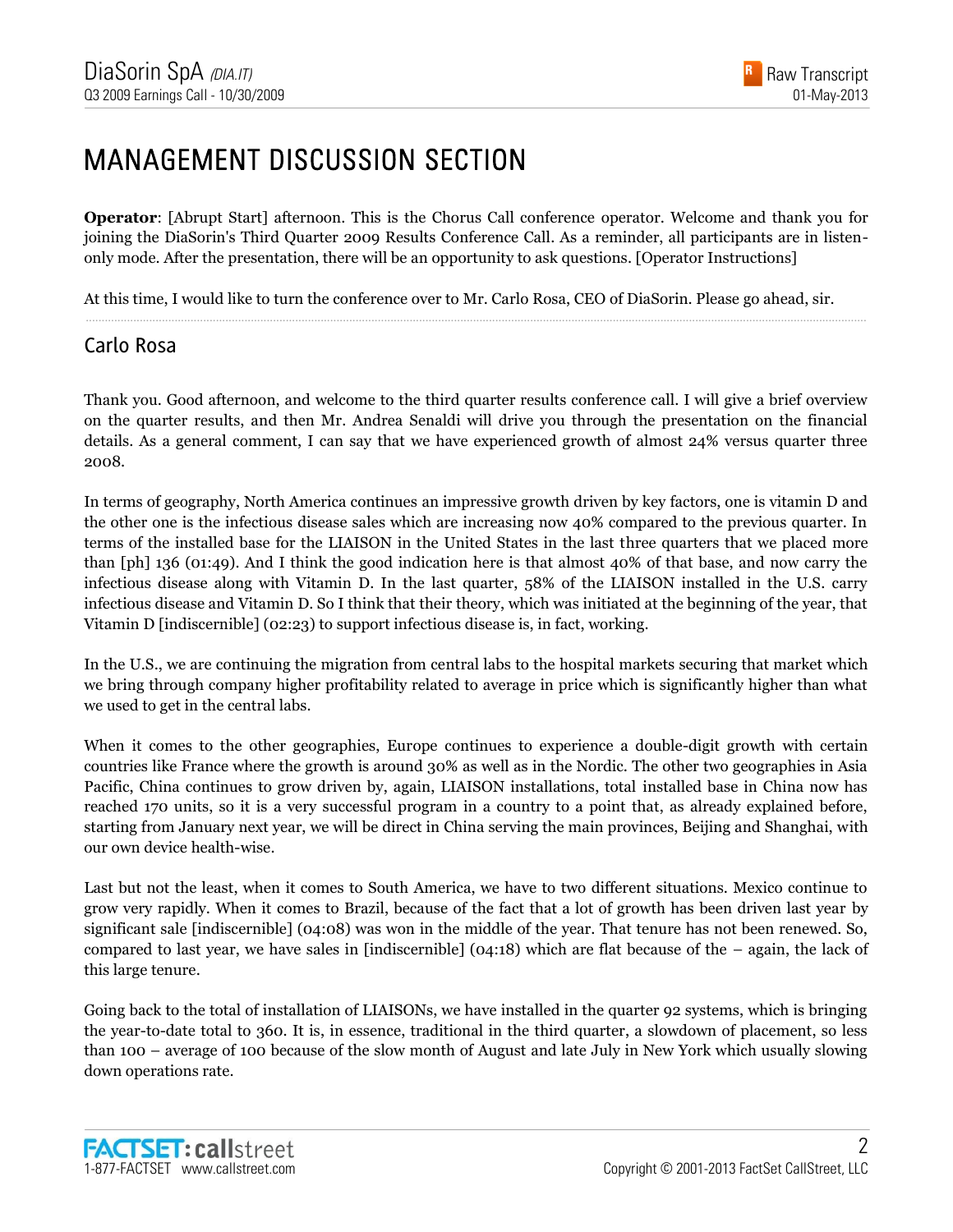

The LIAISON is becoming increasingly important as a technology in our revenues, and this clearly drives up margin. As you have seen today, the gross margin has been improved by 29.5%. Then at the EBIT level, this has increased by 36.7% [indiscernible] (05:34) And this is clearly due to the fact that, clearly, an impressive result as our level of net earnings improved by almost 140% in quarter three compared to the similar quarter in 2008. Before Andrea will pick up from here, just one comment on Vitamin D in the U.S. Finally, there has been final ruling which has been published by the government. In terms of the reimbursement policy for Vitamin D in the U.S. for Medicare and this ruling has been very favorable to DiaSorin's Vitamin D testing. It has been finally included as indications for measurement of Vitamin D specific code, the code for Vitamin D deficiency to monitor the efficacy of replacement therapy.

And one of the comments that has been made to this new code is that annual testing may be appropriate depending upon the indication or a mitigating factor which [indiscernible] (07:01) means that besides supplementation, Vitamin D monitoring one per year is relevant to properly assess the deficiency or sufficiency of Vitamin D. I think this has finally resolved a potential issue in the U.S. with the Medicare reimbursement. So, I think the company is very happy about this and it clearly did give a lot of solidity to the configuration of Vitamin D testing in the U.S. Andrea?

......................................................................................................................................................................................................................................................

#### Andrea Senaldi

Thank you very much, Carlo, and good afternoon or good morning, ladies and gentlemen. I would get it from what Carlo just said, so I would invite you to turn to slide three where the quarter three income statement is summarized. I would draw [indiscernible] (07:52) through number nine, and then I will add some further information on the revenue for the [indiscernible] (08:01) and the margins.

So, as Carlo said, our revenue in the quarter had grown by almost 24% versus previous year with a total of  $\mathfrak{C}_{74.2}$ million. On a constant exchange rate basis, the 24% would have been 22.8%. So, there is a slight improvement versus the exchange rate [indiscernible] (08:27) of the dollar versus the previous year, but their effect is diminishing.

At the same time, I would like to remind you that we now, quarter-on-quarter, the consolidation areas of the growth is comparable because we started including the revenues of Biotrin, which was acquired in July last year, from quarter two 2008.

And this revenue actually driven up the gross profit, which had improved more than proportionately to the top line. Gross profit for the quarter is almost  $\epsilon_{52}$  million with an improved, at margin level as well, by 3 percentage points, in fact, versus 2008. The quarter three margin has moved from 66.5% to 69.5%.

Operational expenses are growing far less than proportionally. In fact, quarter-versus-quarter, the total operating expenses grew by just above 10% with a lower incidence of sales. In fact the incidence of the structural cost of the company has decreased by 4 percentage points. This, in fact, has been almost entirely offset however in the quarter by other operating expenses, some of which are of a non-recurring nature. I would mentioned that if you [indiscernible] (09:57  $\epsilon$ 2 million for the quarter. The majority of this is composed by costs that we'll sustain as we discontinue distribution agreement for regions or for areas where we just want to enter directly in the near future. Another important component is non-recoverable withholding tax on dividend, which are held by the subsidiaries to the holding company plus some other minor items.

On the other side, in 2008, we had favorable other operating income and because of the reversal of the due diligence cost we capitalized on the shareholding of the Biotrin acquisition. The effect – the combined effect is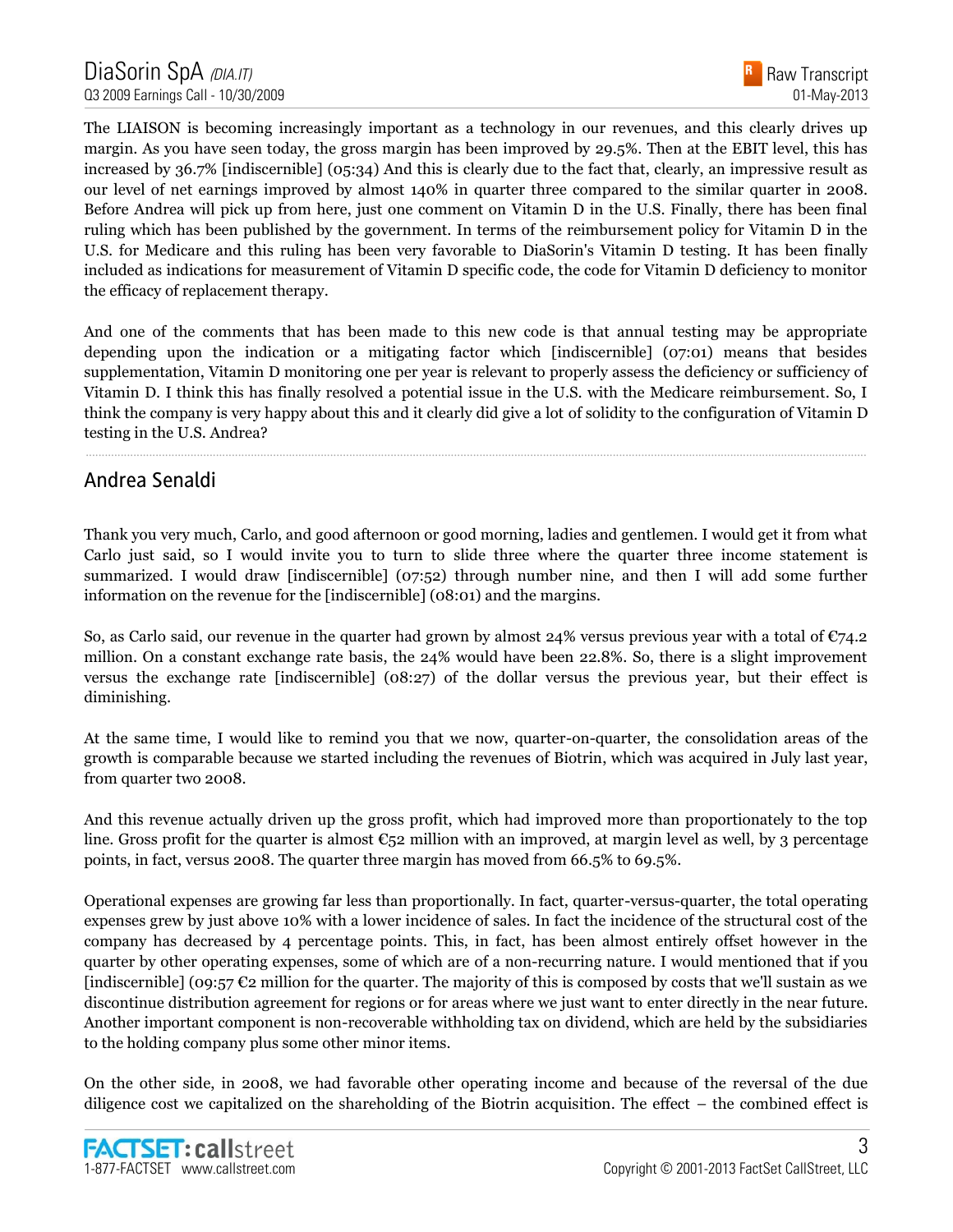

bringing the EBIT improvement in line with the improvement in gross margin. In fact, our EBIT grew by 37% with an influence of the turnover, which moved up by 3.2 percentage points from 31% to 34.2%. And the same thing is true for EBITDA, which improved by 3.4 percentage points from 36.8% to 40.2% with a growth rate versus previous year in excess of 35%. Net financial expenses for the quarter are fairly neutral as opposed to last year where we had, you remember, a strong impact – adverse impact from notional exchange rate differences on the debt that we carry in dollar.

And as far as tax is concerned, we experienced for the quarter a tax rate which is lower again, following quarter two is again lower than usual due to the use of law provision which has allowed us to realign IFRS accounting to the fiscal accounting.

So, the closing of the quarter for net results is fairly explained as more than doubling last year, and their effect would – and this growth would reflect those would remain more than double even if we took out the tax effect that we're enjoying in the quarter, which is worth about €1 million.

If we turn to the next slide where the revenue breakdown by technology is explained, you will see usually [indiscernible] (12:32) in essence, so LIAISON sales are driving the top line. Quarter-versus-quarter, LIAISON sales grew by more than 40%, 4-0. And this further shifts the weight of CLIA within our portfolio to a 64.7% weight. In the quarter also, we had a slightly lower incident of instrument sales, so they will further – slightly further improve the gross margin.

In terms of revenue breakdown by geography on slide number five, if we start from Italy, Italy in the quarter grew by 6%, which is a lower growth versus what we experienced in the previous quarter. You have to keep in mind that in the summer months, we experienced a prolongated closure of some of the [indiscernible] (13:27) particularly affecting the month of August, which we expect [indiscernible] (13:32).

The rest of Europe grew close to 10%. The U.S. or the North American market grew by 64%. As reported clearly, comparable exchange rate [indiscernible] (13:47) slightly lower at 55.5%, and the rest of the world grew by 13.2%.

I would like to mention some of the outperformers in terms of percent in the regions. France is growing in the quarter more than  $38\%$  to the Nordic region  $33\%$ . Israel is going – is close to double its turnover quarter versus quarter. China is nicely growing at 46% and reached the installed base of about 100 all in the Chinese territory. And the third-party distributors are contributing to the growth, increased by 36.5%, and is mainly due to the Australian distributor.

On the next slide, you find the drivers that continuously improve the profitability of the group year-on-year. Improvement in the technology mix is something – is now used to see in a number of projects. And the fact that [indiscernible] (14:56) mentioned revenues which carry a higher margin than any other technology account for 64.7% versus 57.1% in absolute drives the margin up. Vitamin D, which carried the highest margin in our portfolio, clearly has been a factor as well as we continue to leverage the installed base whereas the – as I mentioned before, the lower incidence of OpEx that was experienced in the past as is in the quarter offset by other operational expenses.

Net result, as I already commented before, have reached now a percentage of sales which is above 20%, affecting the quarter to 22.8%.

As we come to the cumulative year-to-date performance, the group has closed at just nine months of the year at €225 million turnover which is represents an increase by €27.8 million versus previous year as reported. At current constant exchange rate, that would be a growth of close to 25%.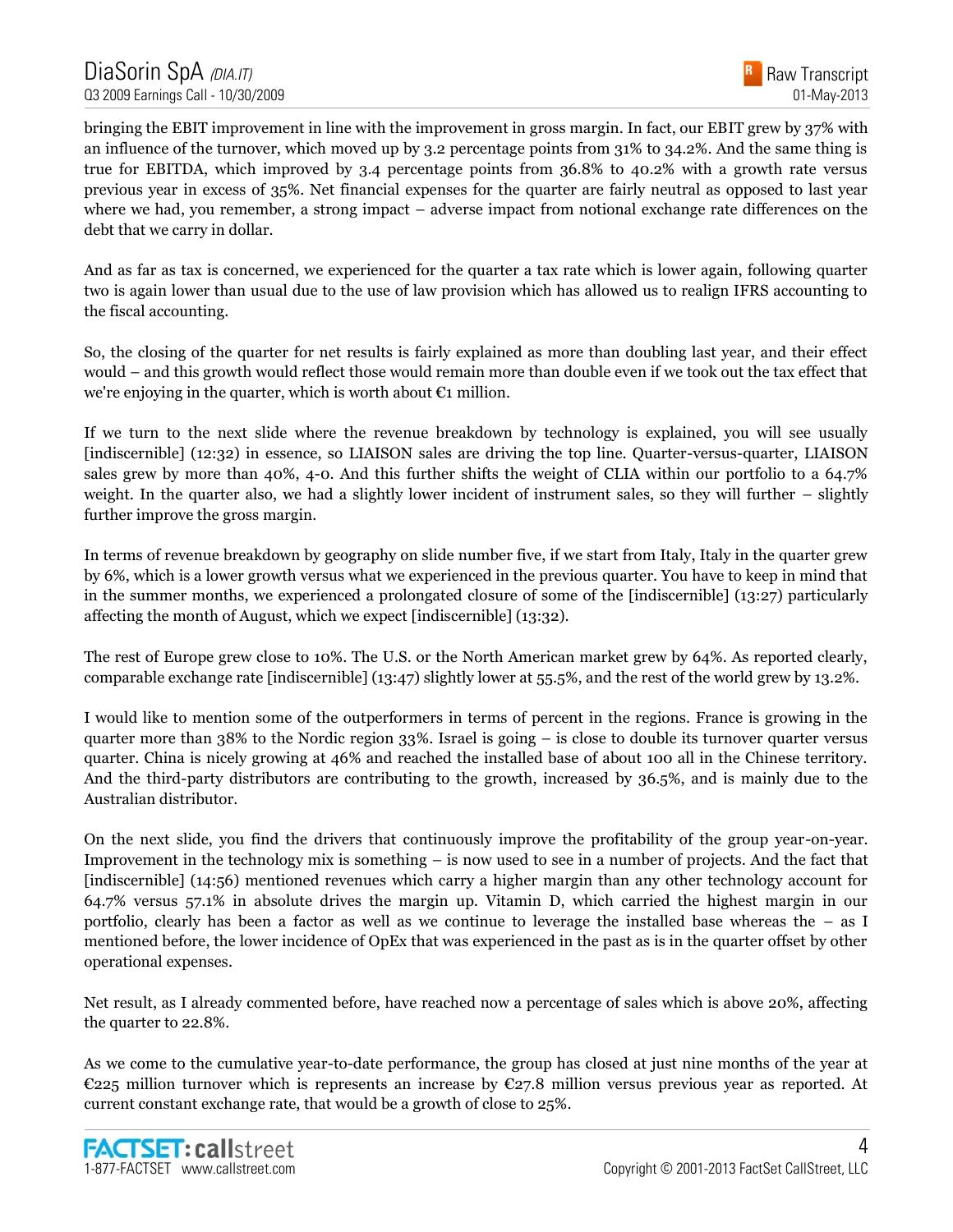The margin improvement there consistently is more than proportional from 65.4% and moved up in 2009 to 70.1% of the turnover. Our operating expense has continued to grow far less than proportionally, and therefore, the leverage provides us a 3 percentage point improvement.

And as far as the EBIT is concerned and the EBITDA, EBIT increased in the first nine months by almost 55% versus previous year, being up margin-wise by 6 percentage point. EBITDA grew close to 50%, coming up again by almost 6 percentage points from  $\mathfrak{C}61.7$  million in 2008 to almost  $\mathfrak{C}92$  million in 2009.

Net financial expenses are significantly lower than previous year reported. The majority of this difference is explained again by the adverse exchange rate difference of 2008 versus 2009. And the tax rate has enjoyed the effects that I just mentioned earlier for quarter three and I mentioned for quarter two.

So, all in all, the net result is almost – again, on a cumulative basis is almost doubling because we are up 97% versus previous year at  $\mathfrak{C}_54$  million as compared to  $\mathfrak{C}_27.3$  million in September year-to-date 2008.

As far as the balance sheet and the cash flow are concerned, I would like to mention that we closed the third quarter with a net capital inflows of  $\epsilon$ 200 million, which is entirely [indiscernible] (18:07) through equity. In fact, if you see the net financial position of the company, it's, for the first time, positive, i.e., had a cash surplus of just about €400,000 as opposed to an initial net financial indebtedness of close to €20 million. The company has generated in the core terms an operating cash flow of – in excess of  $\epsilon$ 20 million before capital expenditure of about €5 million, which brings the total operating cash flow for the nine months to €46.4 million before CapEx of about €20 million.

I already mentioned the positive financial position which has been achieved after paying out a payout of dividend for €6.6 million in July this year, plus the exceptional outflow of taxes in order to [ph] offset specific (19:13) taxes for €4.3 million altogether to enjoy the future tax benefit we mentioned before on the [indiscernible] (19:22) statement of the IFRS disclosed [indiscernible] (19:28) account.

Last but not least, I will mention that at the end of the third quarter, the group had cash available for  $\epsilon_{40.6}$ million. This is as much I wanted to say in terms of the presentation. I would now leave the stage for a Q&A session. Thank you very much.

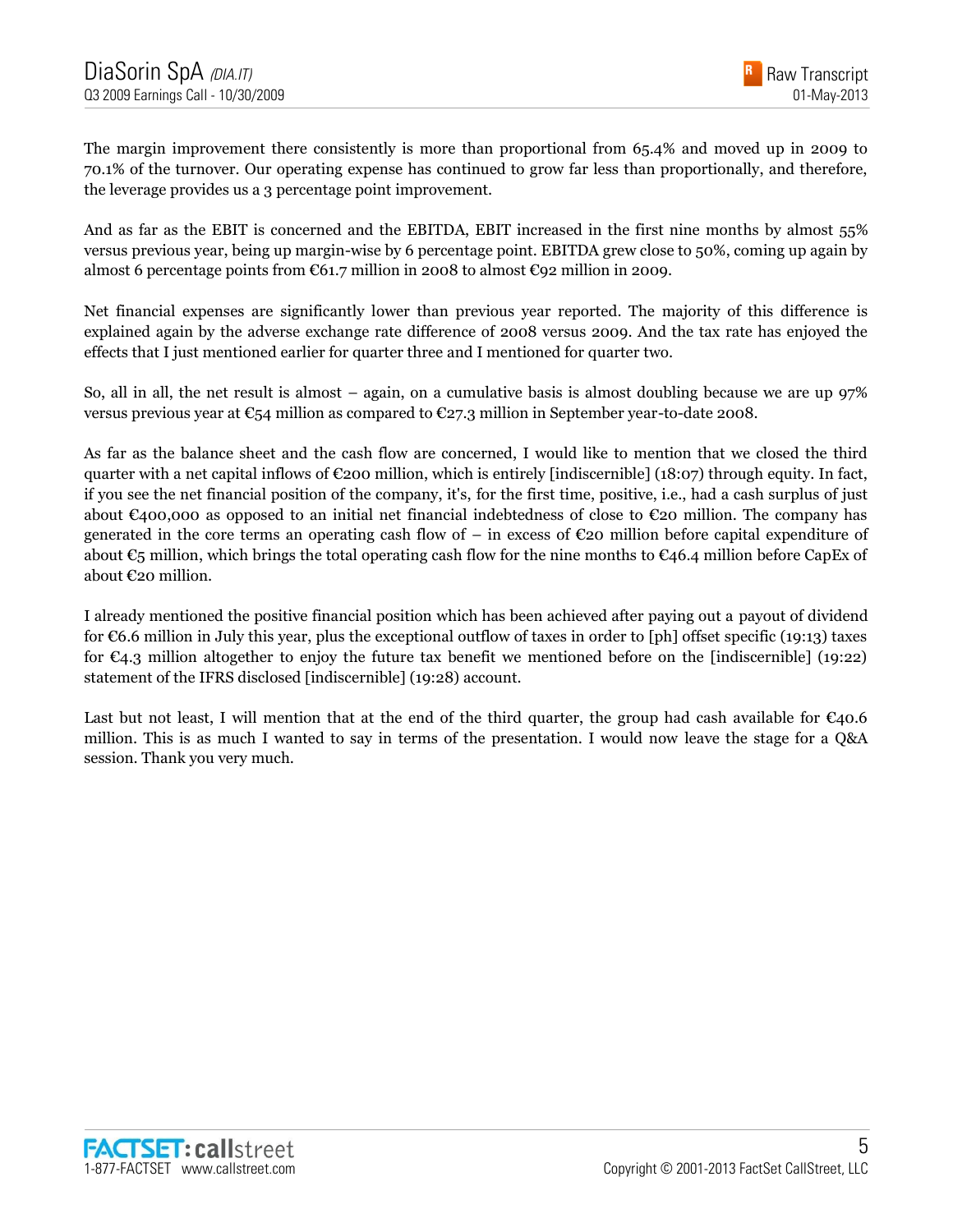#### QUESTION AND ANSWER SECTION

**Operator**: Excuse me. This is the Chorus Call conference operator. We will now begin the question-and-answer session. [Operator Instructions] The first question is from. Mr. [ph] Fritz Peters (20:17) of Goldman Sachs. Please go ahead.

......................................................................................................................................................................................................................................................

Hi. Good afternoon, everyone. Three quick questions. First off, you've already talked a bit about the run rate on the LIAISON placements, and it's been definitely below where it was last quarter. It also seems to be below last year's third quarter which I think was 110. There was seasonality of last year but not quite so much. I think before you had said there was going to be approximately 120 per quarter for the rest of the year. So, just wondering if we should still expect there to be a significant increase in placements in the fourth quarter next year versus where the run rate had been not just for this quarter. And also if there's any kind of difference that you're seeing between the placements between the rates in Europe and then United States where, of course, you're seeing – not necessarily just a difference between the two, but if you're seeing a change in the trend there or seasonality in one or the other.

......................................................................................................................................................................................................................................................

# Andrea Senaldi  $\mathbb A$

Sorry. You said you have three questions.

Oh, yeah. Okay. I'll ask – yeah, I'm sorry, I'll ask all three. Second, just wondering how the LIAISON XL rollout is progressing if that's still going according to plan? And third, it's relatively a minor issue, but you've already discussed the rule, but the tax on the dividend received, I mean, as part of other operating expense, I'm just wondering if – I know that we had seen in previous quarters. I'm just wondering if that's something that should be ongoing or if that's going to end at some point? Thank you.

......................................................................................................................................................................................................................................................

# Andrea Senaldi  $\mathbb A$

Okay. Let me just take first the technical question and then I leave to Carlo on – to comment on the upgrade for the LIAISON [ph] placement (22:09) excellent progress. We do clearly – first of all, if you look at the – we're talking about a withholding tax of the dividend which are paid by a U.S. company to Italy. Now, part of these dividends are – part of this withholding tax is not recoverable through the tax treaty. It is something that you have already – or we have already reported, I believe, in Q1, and normally this happens twice a year.

Now, the magnitude of the withholding tax, which for the quarter accounts for about  $\epsilon$ 0.5 million, clearly depends on the amount of dividend that we try to grow from the participation. And I would say it is probably recurring in the future as far as we generate to more and more cash in the U.S. operation and if we want to attract it to Europe. So, all in all, I would believe that an amount of about €1 million per year is something that is probably recurring in the future as well.

......................................................................................................................................................................................................................................................



 $\overline{O}$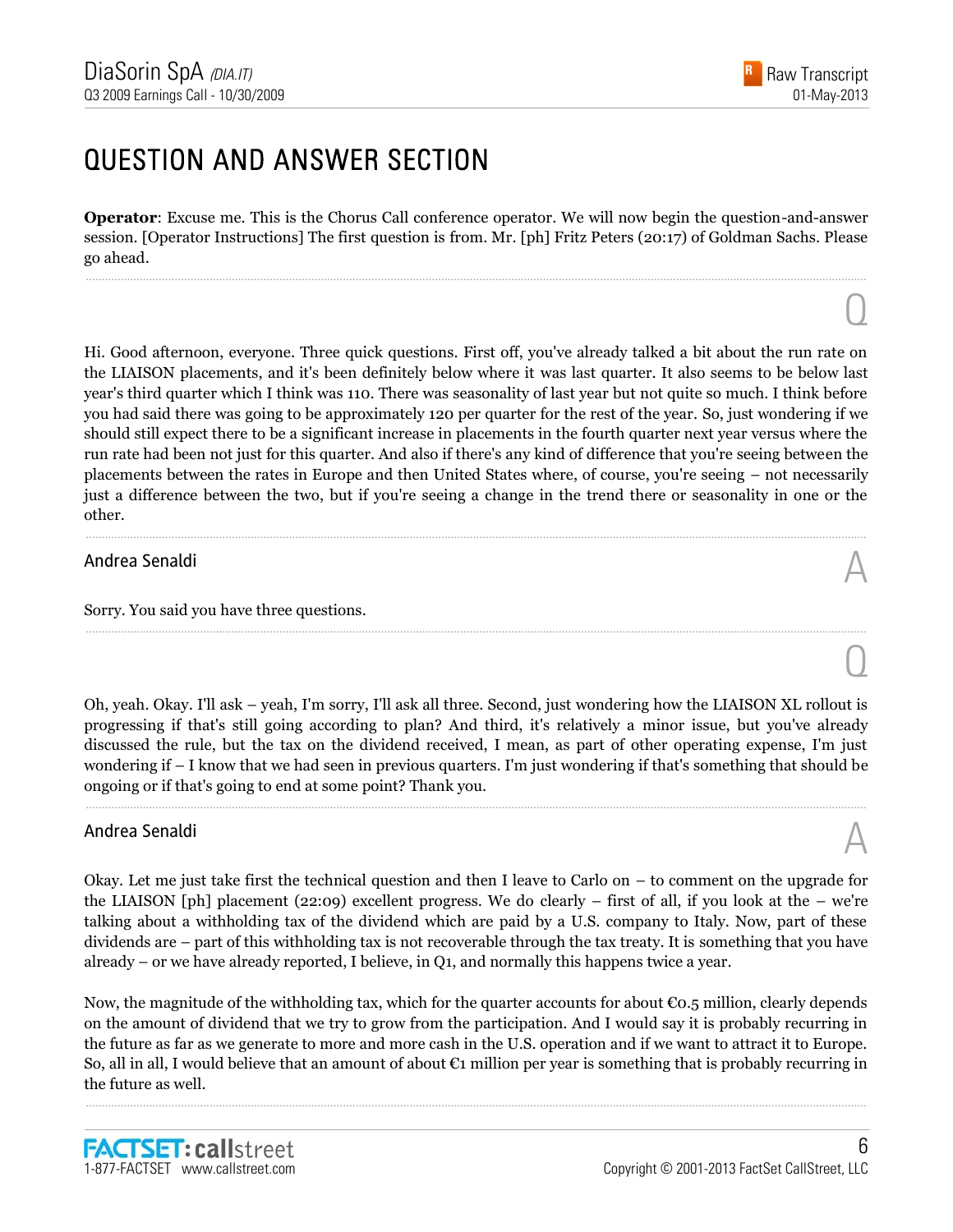$\overline{O}$ 

 $\overline{O}$ 

Okay.

# Carlo Rosa  $\mathbb A$

Okay. Let me go to the placement question. First, I honestly don't see an issue or a pattern issue different from what we expected. Keep in mind that we always stated that our, generally speaking, our target for replacement is in the range of 400 systems per year. Now, second is that in the first two quarters, we had also requests which are coming from different geographies, we should typically slow down in quarter three. Also, it is clearly the company's interest to push for placement in the first two quarters because when you generate more revenues in the last – in the current year.

......................................................................................................................................................................................................................................................

All said and done, in quarter three, again, [ph] the signs in Europe (24:36), there has been another event which has affected the placement issues. As you well know, China has experienced some extraordinary two weeks holidays which pretty much has blocked the Chinese placement of systems in demand.

In the fourth quarter, I think we will exceed 100 systems and I think we will go back to what we've indicated, actually we will exceed what we have indicated since the beginning of the year which today we are at 360 systems, we have a 100. We're going to end up with 460, 470 systems, which is a very strong installed base for the company, in line with what traditionally has been our expectations.

In terms of LIAISON XL, the LIAISON XL, again, let me just make a remark first and keep telling me you know more about the LIAISON XL than our customers and then we should be is that we are very careful with such a strong demand of the current LIAISON, very careful on the rollout, and we tell customers about LIAISON XL availability. We are extremely concerned that a perception of LIAISON XL coming too soon would freeze the fact that LIAISON plays in which should be a very [ph] strategic mistake for Diasorin.

All said and done, the planned – the rollout plan in terms of development and validation activities continues. We now have a system being installed on the three manufacturing sites, including one in the U.S. and three weeks ago [indiscernible] (26:27) tend to initiate the validation. So, I think this is more an issue with the Diasorin controlling the rollout and strategically making sure that the LIAISON doesn't freeze [indiscernible] (26:41)

......................................................................................................................................................................................................................................................

......................................................................................................................................................................................................................................................

......................................................................................................................................................................................................................................................

Okay. Okay. Thank you very much.

**Operator**: The next question is from Mr. Massimo Vecchio of Mediobanca. Please go ahead, sir.

# Massimo Vecchio Quanti all'estimato di un controllo di un controllo di un controllo di un controllo di un controllo di un controllo di un controllo di un controllo di un controllo di un controllo di un controllo di un cont

Yes. Good afternoon to everybody. I have three questions. The first one, you recently announced a change in your R&D department. I was wondering if you can share with us what this could imply going forward in your R&D activity with a particular focus on the entrants in the Molecular Diagnostics segment.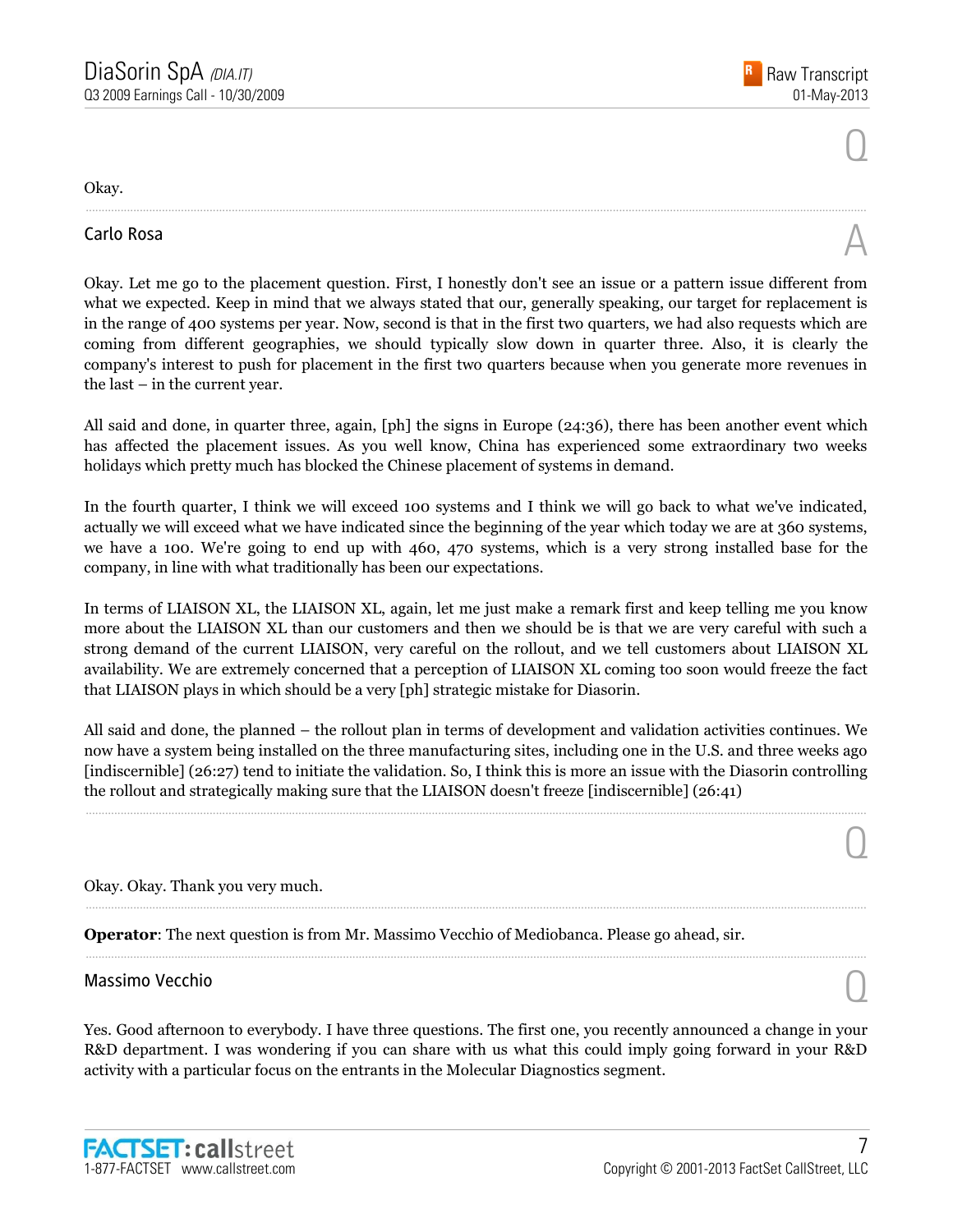Second one is on the revenues per box, if you can give an update of what has been the first nine months according to our – to your, sorry – to your calculation?

And the third one is on the 2009 guidance to reach the  $\epsilon$ 300 million level, you basically have an implied fourth quarter which is quite low. I was wondering if you can expand a little bit on that. Thank you very much. ......................................................................................................................................................................................................................................................

# Carlo Rosa  $\mathbb A$

Sorry. This is [indiscernible] (27:48), we didn't get the – you made a comment on your last question about quarter four. Can you repeat it? ......................................................................................................................................................................................................................................................

......................................................................................................................................................................................................................................................

......................................................................................................................................................................................................................................................

# Massimo Vecchio Quanti all'estimato di un controllo di un controllo di un controllo di un controllo di un controllo di un controllo di un controllo di un controllo di un controllo di un controllo di un controllo di un cont

The last question was on the guidance.

# Carlo Rosa  $\mathbb A$

Yes.

# Massimo Vecchio Quanti all'estimato di un controllo di un controllo di un controllo di un controllo di un controllo di un controllo di un controllo di un controllo di un controllo di un controllo di un controllo di un cont

You were guiding probably for sales in 2009 above  $\epsilon$ 300 million, or probably you were talking about the growth rate. And to get there, this would imply a fourth quarter which is probably around  $\mathfrak{C}75$  million one of sales, so, let's say, with a limited growth year-on-year. I was basically wondering if you can expand a little bit on your 2009 guidance and give some update after this stronger third quarter.

......................................................................................................................................................................................................................................................

Carlo Rosa  $\mathbb A$ 

Let me make one comment and then the R&D, Andrea will follow up. I don't understand the cost on limited growth honestly for the last quarter of 2009. I think that today, there are two things that we should take into consideration. First, the rate last year, during the last quarter of 2008, was a very strong rate because the company frustration and last year was the [indiscernible] (29:07).

Second, you need to consider that we will cover to the effect of the dollar quarter-on-quarter. Now, you're seeing an inversion. So, the dollar in quarter four, if it continues to be around  $\epsilon$ 1.50 is [indiscernible] (29:22) quarter-onquarter impact which is not as favorable as before.

Then Andrea is going to elaborate on this. So, let me just make a comment on the R&D. On the R&D, it's very clear that Molecular and [indiscernible] (29:40) rollout are posing an important challenge for the company. We were lucky enough to find a gentleman that was coming from a very established molecular diagnostic company [indiscernible] (29:54) is a Swedish and he was leading the European research and development team. And we made an investment in order to strengthen our R&D capability, also in light of the fact that Mr. [indiscernible] (30:12) has been with the company for now 30 and some years. He's leading the operating role and working more on the board in order to – strategic directions. So, I would say was an investment that the company has to make in order to guarantee continuity, and we use the opportunity to invest in [ph] personal monitoring (30:34), not this new monitoring [indiscernible] (30:35).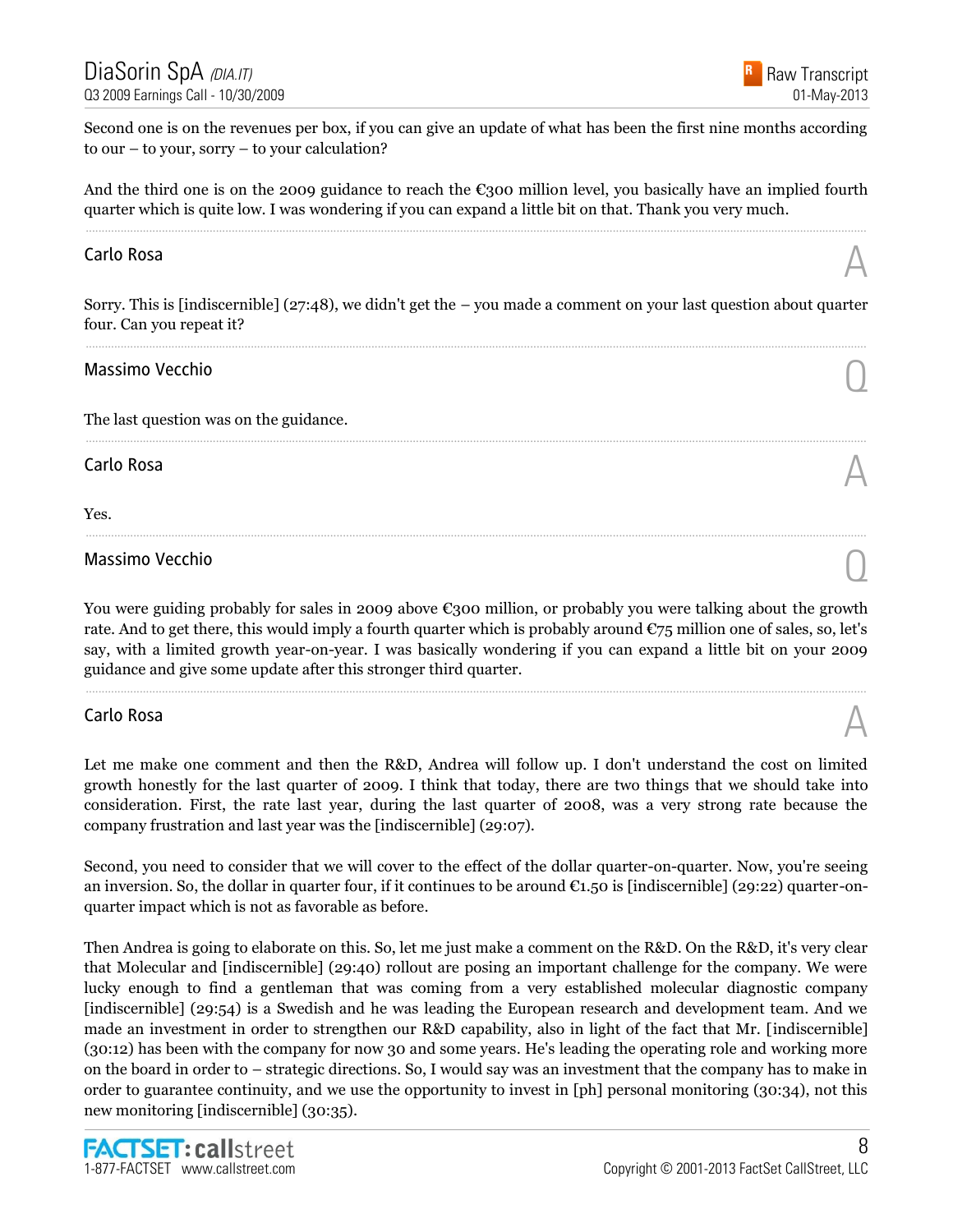I wish, however, that [indiscernible] (30:39) would allow DiaSorin just for that to be successful in this field. It's a very difficult area, and with lots of big competitors, so we have a long way to go. But I think this [indiscernible]  $(30:54)$ .

......................................................................................................................................................................................................................................................

# Andrea Senaldi  $\mathbb A$

Okay. Let me just go back to the last quarter. Now, as Carlo already pointed out correctly, last quarter of 2008 was €68.5 million in revenues, whereas the end average of the previous three quarters was below €60 million. So, it was a very strong quarter. Now, going back to what was happening in the last quarter of 2009, if we aim to overachieve  $\epsilon$ 300 million versus previous year, will place us with a growth rate in the mid-teens. So, I honestly don't believe this is a low growth rate.

As far as the revenue to [indiscernible] (31:36) is concerned, you know that I hate to do it on a quarterly basis. But if you noted the time line of the first nine months that we are now approaching  $\epsilon$ 70,000 per machine. ......................................................................................................................................................................................................................................................

......................................................................................................................................................................................................................................................

......................................................................................................................................................................................................................................................

# Massimo Vecchio Quanti all'estimato di un controllo di un controllo di un controllo di un controllo di un controllo di un controllo di un controllo di un controllo di un controllo di un controllo di un controllo di un cont

Okay. Thank you very much.

**Operator**: The next question is from Mr. Martin Wales of UBS. Please go ahead.

# Martin Wales  $\bigcirc$

Good afternoon. First, if we come back to the LIAISON placement question. You're talking of 450, 470 (32:10) for the year, I think I recalled you were talking slightly higher numbers after the first half. Any particular – obviously, Q3 has been slower, looking for a recovery in Q4. How should we regard these progressing into 2010, both from a LIAISON and a LIAISON XL basis? I know you're not going to want to give any comment at this point, but I was just curious in your initial thoughts.

And secondly, could you comment on how we should think about tax rate – overall tax rate going forward and, obviously, Q4 also going to 2010? Thanks. ......................................................................................................................................................................................................................................................

# Andrea Senaldi  $\mathbb A$

Okay. Martin, let me start with the tax rate and then Carlo will give the comparison. As far as the normalized tax rates for the Diasorin [indiscernible] (32:54) as you know, those should be in the range of 36%, 37% and which is now very much affected by the tax rate of the U.S. – is going to affect the U.S. operation. A significant proportion of our [indiscernible] (33:08) is generated in (33:11) with the fact that in the U.S. it's 25%.. So, I would view as a projection 36% to 37%.

......................................................................................................................................................................................................................................................

......................................................................................................................................................................................................................................................

# Martin Wales  $\bigcirc$

Okay. Thank you.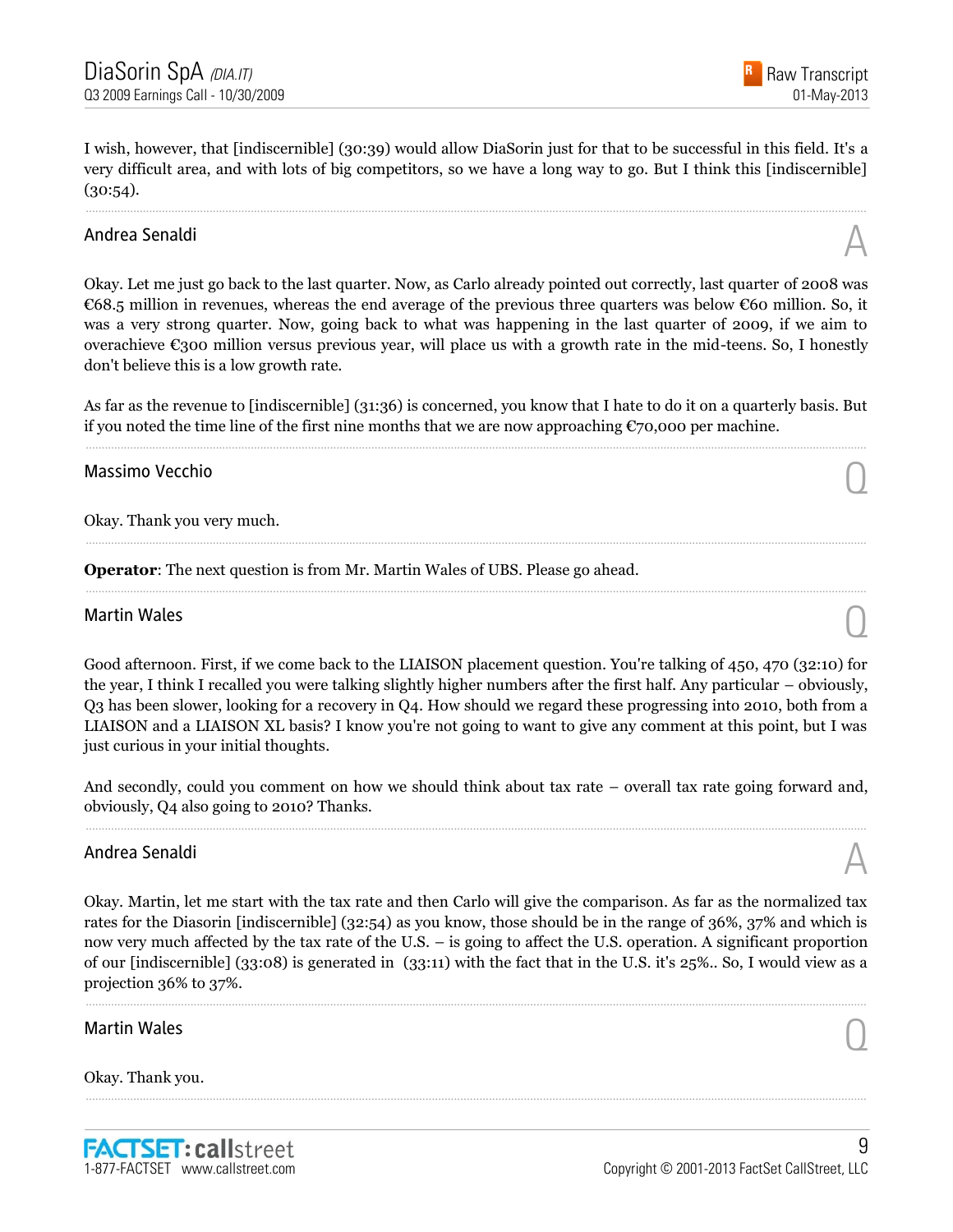**Operator:** The next question is from...

# Carlo Rosa  $\mathbb A$

No, no, no. Sorry, I need to – sorry, I need to answer [indiscernible] (33:37) one question of Martin. Martin, comparing it with you, I've done a mistake. I think it would be a great mistake on your side where you're looking at the business to judge quarter-on-quarter placements.

......................................................................................................................................................................................................................................................

......................................................................................................................................................................................................................................................

......................................................................................................................................................................................................................................................

# Martin Wales  $\bigcirc$

Absolutely. [indiscernible] (33:58) longer term rather than one quarter.

# Carlo Rosa  $\mathbb A$

Okay. So, I mean, let's say, that usually we work with our sales force with two objectives. The first objective is very clear. The sooner the place systems the better it is because then, you have more contributions already in the current year. That's mathematical. And so, there is a very strong incentive from our own team to go in Q1, Q2 and load these boxes because, clearly, again, you'll have more sales this year. In this way, traditionally, you see these effects of loading up of boxes in the first quarter.

Second, I think that it's stated. It's always stated, this company can sustain a reasonable growth. And which I find reasonable, which is with placing 100 boxes before it reaches 400. I think that because of the success of our U.S. strategy and because of seasonality and geographies that's more than the geographical expansion, we will be reaching this year 415 [indiscernible] (35:25) which, again, is taking you to overrun the systems placed in quarter four.

Now, what to expect in 2010. I go back to my usual mantra. I think that in 2010, we should expect this company to place north of 400 systems that will continue to support the kind of growth that makes sense for DiaSorin, which as we've indicated, is anything around [ph] 53% (35:58), okay?

So, in my word and it's the way I feel no doubt, honestly, I don't, and I don't think quarter three, honestly, is an indicator of a further slowdown. ......................................................................................................................................................................................................................................................

# Martin Wales  $\bigcirc$

Okay. And just one follow-up. You talked about the Medicare reimbursement for Vitamin D which stands very positive for you. What impact do you think that will have on Vitamin D testing market going forward? ......................................................................................................................................................................................................................................................

# Carlo Rosa  $\mathbb A$

I think, honestly, this does not have an impact, a positive impact, necessarily. It does not have a negative impact because a different ruling on Vitamin D that would have denied coverage by Medicare on – for application other than the traditional one for bones and kidneys which was – this has been – this is not currently in traditional use for. This year, it would have hampered the growth of this market.



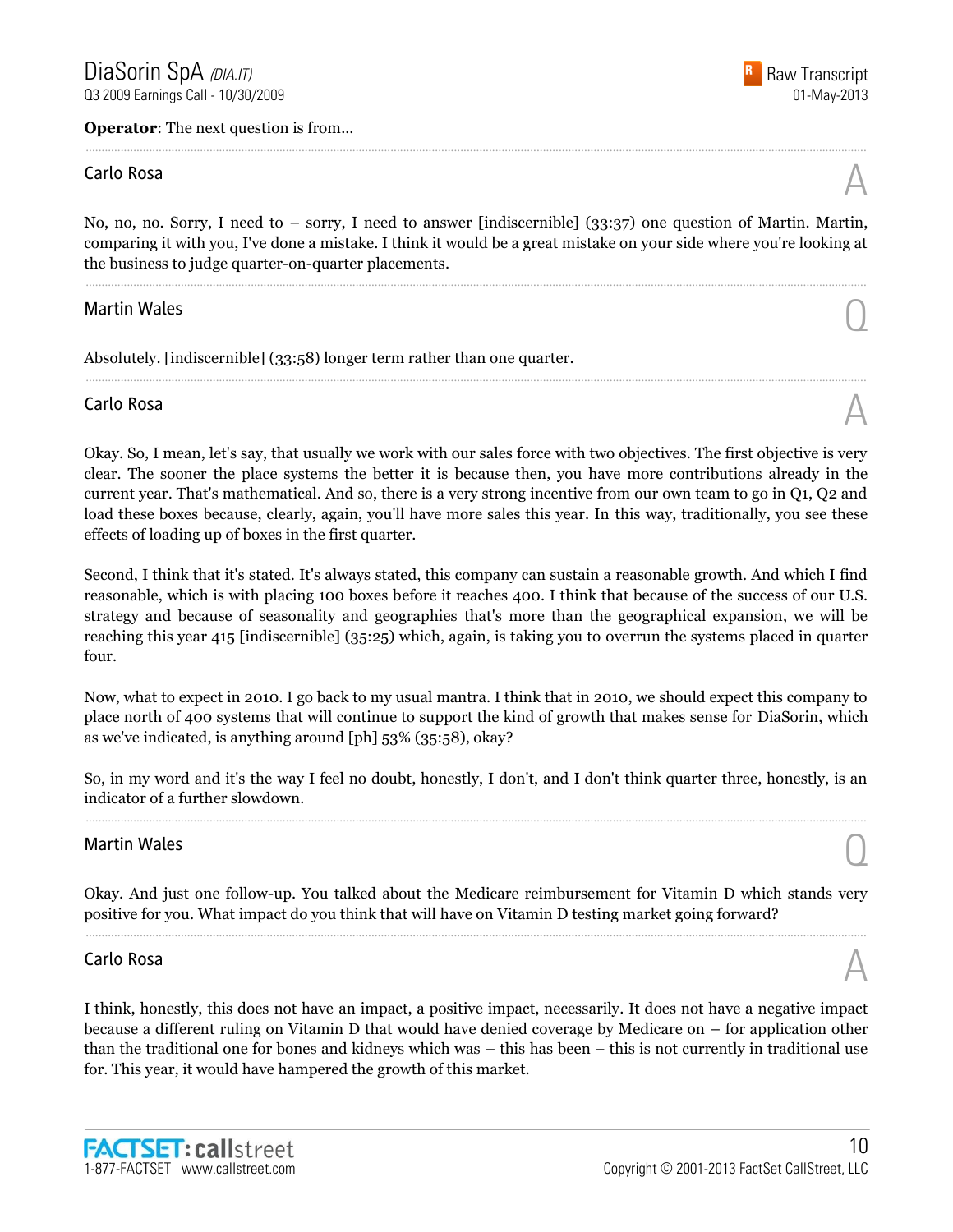I think that Medicare, and rightfully so, question about all this service of Vitamin D testing, I think that the American Medical Association, as many other clinical associations, were asked whether this makes medical sense. And also, whether it makes sense for me here to have to [indiscernible] (37:28) increasing costs. We all know that the U.S. situation as anywhere as international situation has been difficult. And so, governmental agencies are looking to – but at the end of the story where they've got out of it so from the clinicians is that Vitamin D is becoming a marker that is not only [indiscernible] (37:47) related terms which is really relevant here.

Second is that monitoring is very important in order to follow up the efficacy of the replacement therapy. And this is also very relevant because as you well know as we currently stand, in our business, a true business is not screening once in a lifetime because once screening till like market is gone, but it's very relevant for a market to continue to grow is the fact that we have fixed costs, and this clearly indicates that, in case of Vitamin D, a repeat testing is not a failure to monitor the possible issues. So, I would say it [indiscernible] (38:33) possible impact in the sense that this growth of [indiscernible] (38:36) the clinical people believe that the goal will align with the clinical consensus.

......................................................................................................................................................................................................................................................

......................................................................................................................................................................................................................................................

......................................................................................................................................................................................................................................................

# Martin Wales  $\bigcirc$

Thank you very much, Carlo.

**Operator**: The next question is from Ms. Isabel Reuss of Allianz Global Investors. Please go ahead.

# $\Box$ Isabel Reuss  $\Box$

Follow-up questions on Vitamin D. I just want to make sure I understood it correctly. The reimbursement of Medicare is subject to an indication for bones and kidney. Is that correct? ......................................................................................................................................................................................................................................................

# Andrea Senaldi  $\mathbb A$

No. I am saying that, until today, the reimbursement for Vitamin D was related to chronic [indiscernible] (39:22) so we're pretty much related to calcium metabolism because this endorsement was established in the 1980s. There was then a generic code, very generic, that allowed us to do pretty much any kind of testing the physicians wanted to. Medicare, some regional Medicare institution challenged the concept saying shall we restrict it to only bones and so we take out this code in light of this surge of Vitamin D request, or shall we not.

And at the end of a very complex process that in the U.S. requires Medicare to send their opinion or their recommendation. And so, they send their opinion to the beneficiary. So, companies and clinicians, once they got the reply back, they decided that in fact not only they had to leave the opportunity of reimbursement for Vitamin D [indiscernible] (40:25) bone and kidneys but also to recommend the fact that monitoring is relevant. Do you understand?

......................................................................................................................................................................................................................................................

# $\bigcap$  Isabel Reuss  $\bigcap$

I see. So the indication for it is basically that you do have to show something before you get the reimbursement per se. Okay. That was – I understood your answer. The second question I have was on the LIAISON platform and that is using infection is 50%, 5-0, correct?

......................................................................................................................................................................................................................................................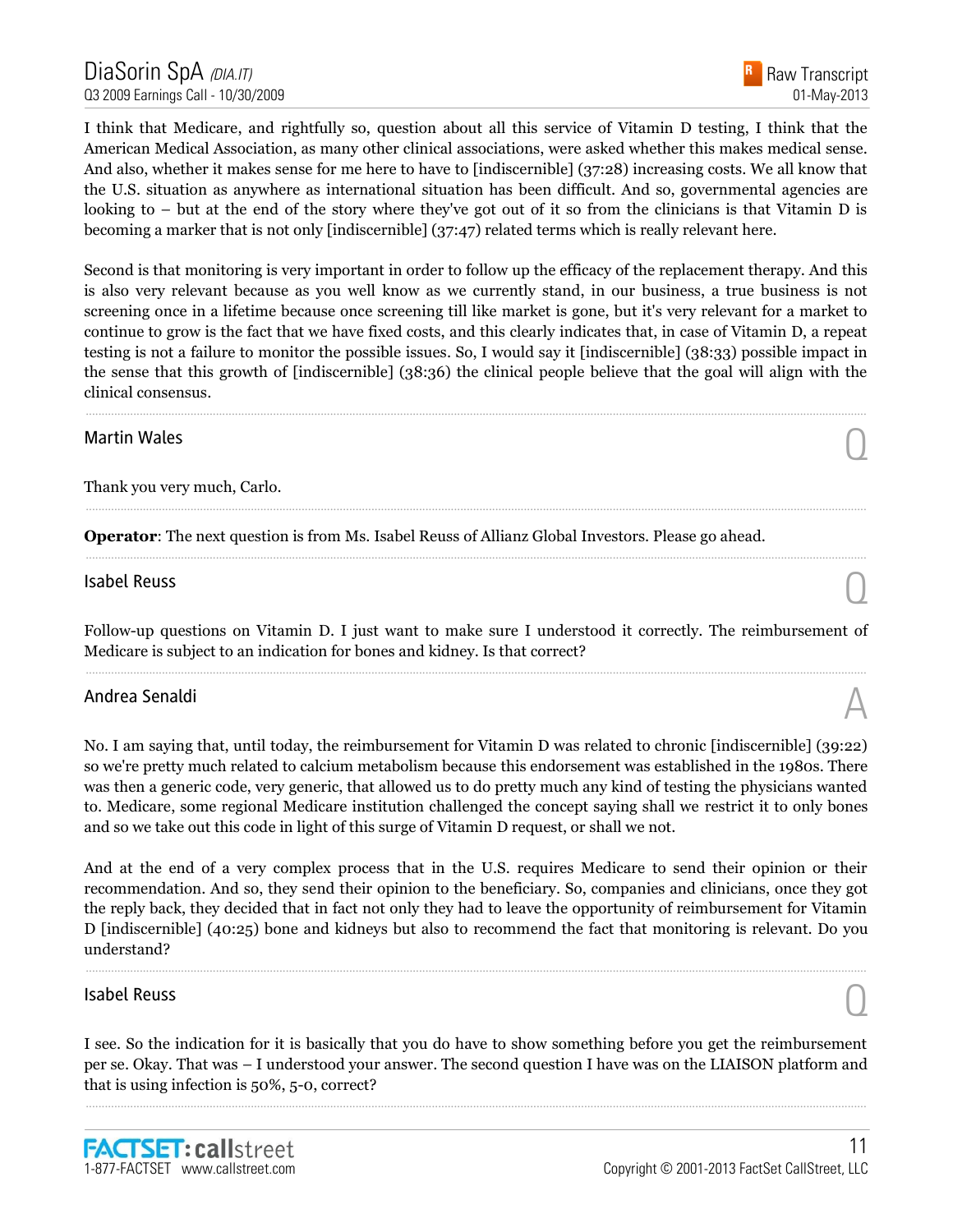# Carlo Rosa  $\mathbb A$

50% of the quarter three placement in the U.S. carry infectious along with Vitamin D. But even – let me just go back one second, let me read it you from the Medicare reimbursement indication, it says Vitamin D deficiency to monitor the efficacy of replacement therapy. Okay, this is the exact wording of the [indiscernible] (41:18).

# $\Box$ Isabel Reuss  $\Box$

Okay. And the last one I have, Cardinal Health, how much of the sales of your machines in the U.S. is due to the Cardinal? Have they done a good job at selling them? ......................................................................................................................................................................................................................................................

# Carlo Rosa  $\mathbb A$

Let me say Cardinal has represented 30% of the total installations in the U.S.;3-0. Now, originally, if you remember, our estimation was that Cardinal would represent 50%, and we would [indiscernible] (41:55). Well, what happened is that they did a number placements that they thought they could make, so they hit their number, but we paid more directly so they could dilute it . So, the answer is, yes, they are doing a good job. However, they represent [indiscernible] (42:11) 50% of our replacements in the U.S., which I think is very good. So, we're replacing directly more boxes than we thought.

......................................................................................................................................................................................................................................................

# $\Box$ Isabel Reuss  $\Box$

Okay. And the last one – I promised it's the last one. You said your Vitamin D has the highest margin also compared to the infections. If I have to model the infectious tests, how much less of a margin should I put on then to Vitamin D on it?

......................................................................................................................................................................................................................................................

# Carlo Rosa  $\mathbb A$

[indiscernible] (42:38) if you take Vitamin D, especially infectious disease products, from a margin perspective, they are not that different. If you take [indiscernible] (42:53) in infectious disease, then there is a difference in margin.

......................................................................................................................................................................................................................................................

......................................................................................................................................................................................................................................................

......................................................................................................................................................................................................................................................

......................................................................................................................................................................................................................................................

# $\Box$ Isabel Reuss  $\Box$

Okay. [audio gap] (42:58 – 43:00) Thank you very much. I appreciate it.

# Carlo Rosa  $\mathbb A$

#### Thank you.

**Operator**: The next question is from Mr. Stéphane Sumar of Exane. Please go ahead.







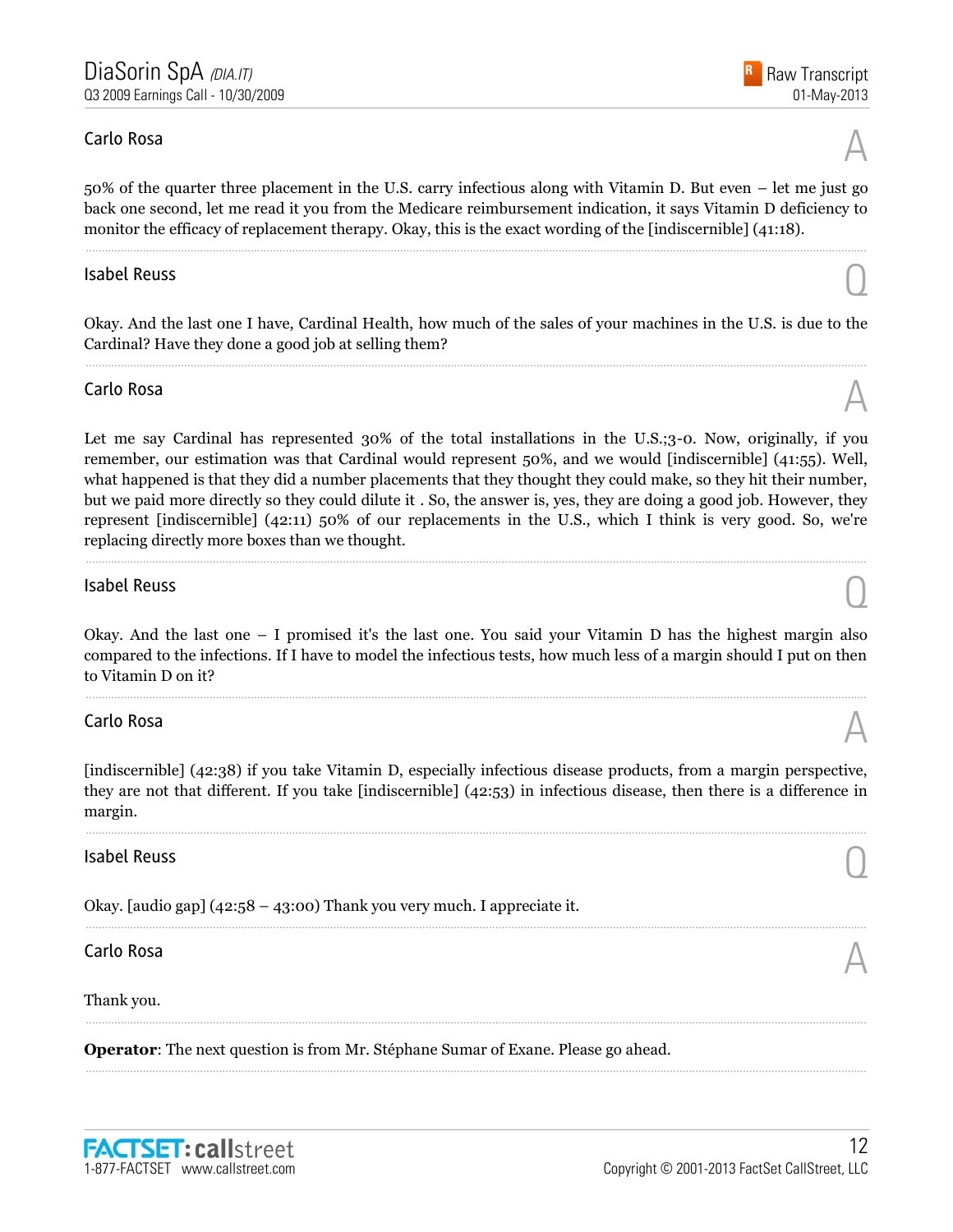# Stéphane Sumar  $\bigcirc$

Hi. Good afternoon, everybody. This is Stéphane Sumar from Exane in Paris. I've got two questions, the first one is on Vitamin D. Could you please let us know a little bit more about the growth which have been achieved for this specific product in Q3 and not specifically in the U.S.? And I would like also to know what is the starting price or the selling price of this product. And what is your view in the view of price evolution when new entrants are likely to come? We have [indiscernible] (43:40) and one also to launch product in Vitamin D.

And I've got another question which is on ELISA. Sorry. I just – And my last, my second question is on ELISA. In Q3, your ELISA tranche is declining 6% as per being at 25% over the previous quarter. What could we expect of the Q4 whether – why is this product has been done in Q3? Thank you very much.

......................................................................................................................................................................................................................................................

# Andrea Senaldi  $\mathbb A$

No. Stéphane, sorry to interrupt you because I deserve to answer that question. So, if you can go to end of sentences, the first two questions and I am telling you I cannot answer because as we've said it, these are information that I don't want to provide to our competitor. So, anything that is not something to disclose then we don't want to give you indications about strategic growth of products as lots of people that are looking to Vitamin D. But I didn't gave you [indiscernible] (44:38)

......................................................................................................................................................................................................................................................

# Stéphane Sumar  $\bigodot$

Okay. So, on the price, you don't want to disclose. Normally, now my question, the third question was on the gross. You don't want to disclose or it wasn't the price? I was asking you about the selling price for Vitamin D. ......................................................................................................................................................................................................................................................

# Andrea Senaldi  $\mathbb A$

The selling price of Vitamin D [indiscernible] (44:52) and not available to disclose, so if you have another questions, I'm more than to be able to answer which gives you at least a third and fourth question, if you could, please.

......................................................................................................................................................................................................................................................

# Stéphane Sumar  $\bigcirc$

Okay. Now let switch to ELISA. ELISA is down almost 6% in Q3. It has been up 20 – almost 25% in H1, just to have more indication about the reason of this change in trend.

# Andrea Senaldi  $\mathbb A$

Stéphane, it's not a sort of change in plans, but the reason for the first support is that Biotrin was not included in the consolidation area. ......................................................................................................................................................................................................................................................

# Stéphane Sumar  $\bigodot$

Okay.





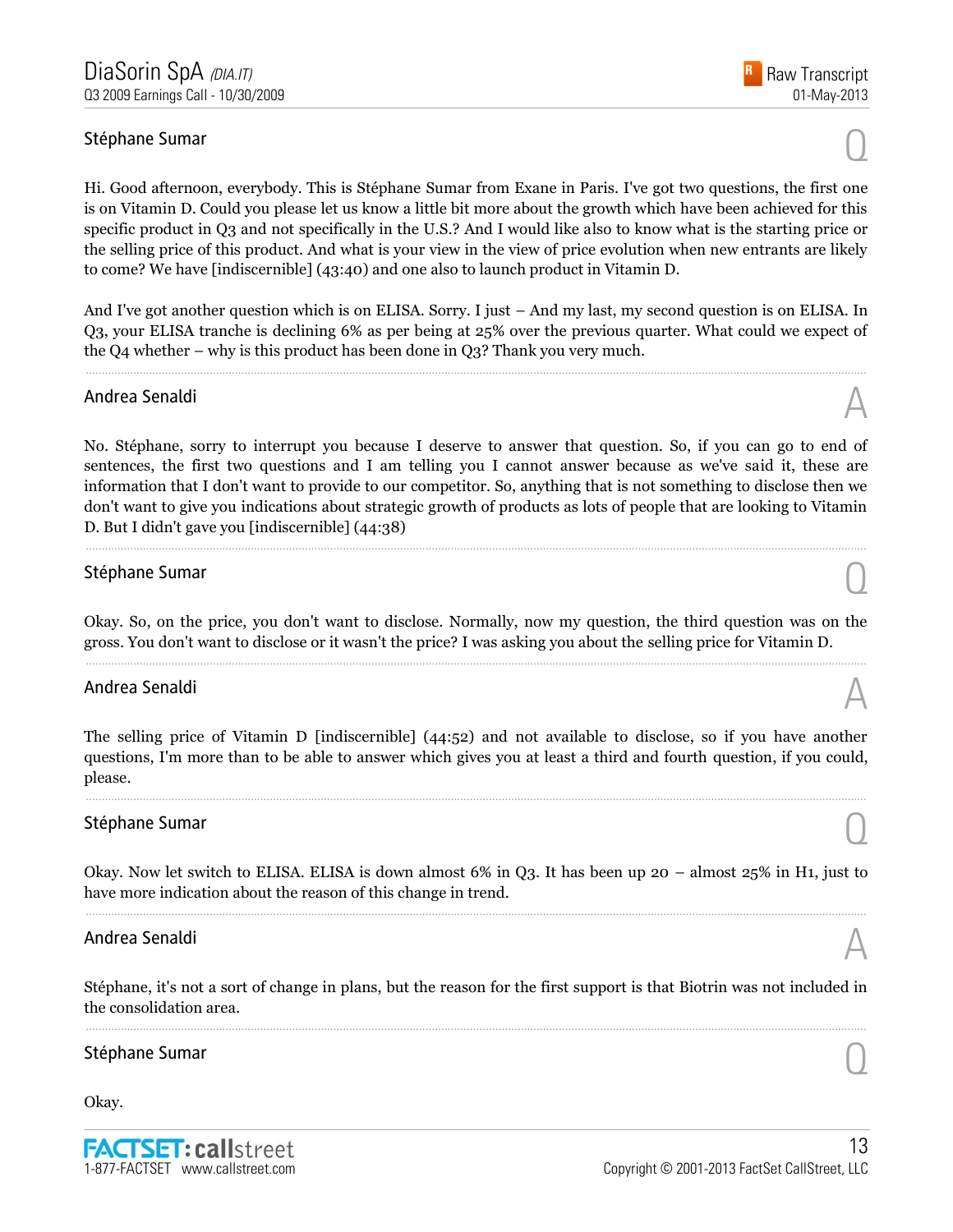# Andrea Senaldi  $\mathbb A$

And Biotrin has only ELISA products. Now, it's comparable.

# Stéphane Sumar  $\bigcirc$

And what was the organic growth for ELISA?

# Andrea Senaldi  $\mathbb A$

It depends what you mean with organic. Remember what Carlo said during his introduction about the Brazilian tender. In Q3 last year, we've had a very high sales of ELISA because we won a tender versus the Ministry of Health. That tender has been repeated this year. So, on an underlying basis, I would say that ELISA sales are fairly flat.

......................................................................................................................................................................................................................................................

......................................................................................................................................................................................................................................................

......................................................................................................................................................................................................................................................

# Carlo Rosa  $\mathbb A$

And by the way, in this tender we were presenting also – the tender was with [indiscernible] (46:23), so you should see the same number in ELISA of [ph] year-over-year (46:26). ......................................................................................................................................................................................................................................................

......................................................................................................................................................................................................................................................

......................................................................................................................................................................................................................................................

# Stéphane Sumar  $\bigcirc$

Okay. Thank you very much.

**Operator**: The next question is from Mr. Paolo Mortarotti of Theorema. Please go ahead.

# Paolo Mortarotti  $\bigcirc$

Yes. All of my questions have been answered. Thank you very much.

**Operator**: [Operator Instructions] The next question is from Mr. Massimo Vecchio of Mediobanca. Please go ahead, sir. ......................................................................................................................................................................................................................................................

......................................................................................................................................................................................................................................................

# Massimo Vecchio Quanti all'estimato di un controllo di un controllo di un controllo di un controllo di un controllo di un controllo di un controllo di un controllo di un controllo di un controllo di un controllo di un cont

Yes. I have a follow-up question on the proposed healthcare reform in U.S. I know it's still very draft and [indiscernible] (47:10) are not that clear, I was wondering if you can share with us what you're thinking on – what you think the impact could be on your sector. Thank you.

......................................................................................................................................................................................................................................................

# Carlo Rosa  $\mathbb A$







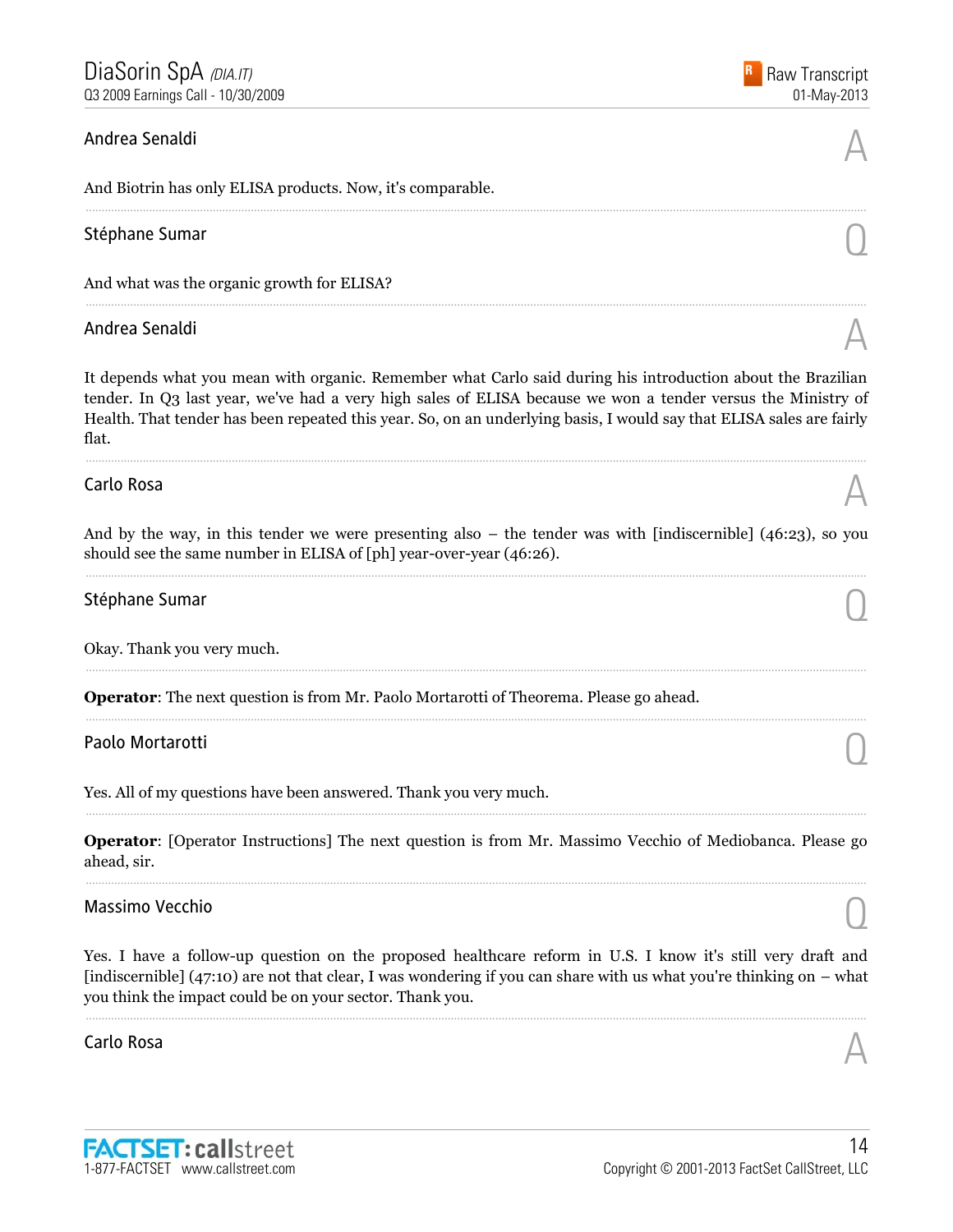Mr. Vecchio, I wish I could to be honest with you, but I think that – I read some commentaries in the U.S. And then on one side, it is – I think it was a [indiscernible] (47:39) comment said every time there is a reform which is expected to spend [ph] \$800 million over 10 years (47:44), so you guys, you better watch out because the government will be looking for savings. And this is very clear to me. Somewhere somehow savings will come.

By the same token, it is very clear that in our diagnostic business, we've done well and probably implemented, provide savings in medical sense [indiscernible] (48:08). It's very obvious. It's also you diagnose the [indiscernible] (48:11).

However, these formal indications of division as well on the user diagnostic tool. So, it's a very complex matter. I think that today, we will have everybody there waiting to see what will happen. I honestly do not expect that this on the same process. [indiscernible]  $(48:37)$  and the company can suffer from this. What could be is that on the – from a taxation perspective, they may work on certain taxes on corporations, which are active in this sector in order to find financial resources. This is as much that we can say today.

......................................................................................................................................................................................................................................................

# Massimo Vecchio Quanti all'estimato di un controllo di un controllo di un controllo di un controllo di un controllo di un controllo di un controllo di un controllo di un controllo di un controllo di un controllo di un cont

Do you see the chances that the enlargement of the Medicare, Medicaid coverage and the insurance may also enlarge your potential market or, let's say, your sales or you only see risks in terms of additional taxation? ......................................................................................................................................................................................................................................................

# Carlo Rosa  $\mathbb A$

Well, I want to say though, sorry  $-$  I was trying to be very charismatic. Yes, I think if you're going to turn this positively, you'll have a billion argument to say that [indiscernible] (49:30) reasonable explanations. By the same token, the government needs money, so money is taken from somewhere. I think that today, in terms of business related to Diasorin or business opportunity, I think that this should not be as big as in this quarter, particular opportunity for Diasorin. And still at Diasorin, we continue to make what it is we're doing in the U.S. pretty much in [indiscernible] (50:01) but irregardless, I believe [indiscernible] (50:03) today irregardless of this reform.

......................................................................................................................................................................................................................................................

......................................................................................................................................................................................................................................................

......................................................................................................................................................................................................................................................

# Massimo Vecchio Quanti all'estimato di un controllo di un controllo di un controllo di un controllo di un controllo di un controllo di un controllo di un controllo di un controllo di un controllo di un controllo di un cont

Okay. Thank you very much.

**Operator**: The next question is from Ms. Maura Garbero of One Investments. Please go ahead.

# Maura Garbero  $\bigcirc$

Good afternoon. I've got just one question. Just to know if we share any expected tax charges in Q4, for example, for the termination of distribution contracts? Thank you. ......................................................................................................................................................................................................................................................

# Andrea Senaldi  $\mathbb A$

Maybe in one word, no, although, it is fairly achievable. And it is [indiscernible] (50:41) strategy of geographical expansion, whereby we'll increase our indirect third-party distributors by that distribution. But we periodically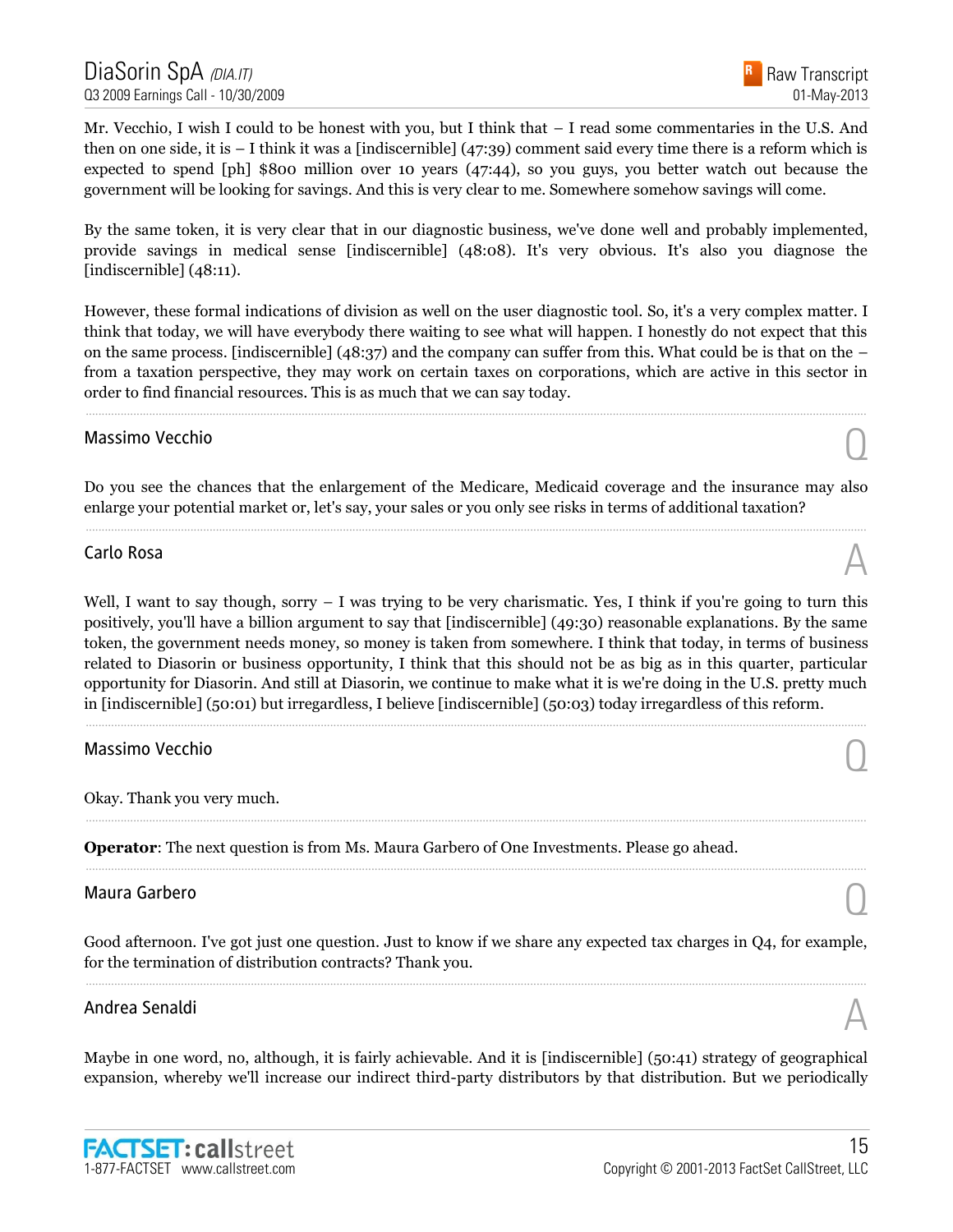

 $\overline{O}$ 

 $\overline{0}$ 

reach agreements in different way or a different form. So, it's either buyout or terminated the distribution contract. Having said this, we do not expect this to happen in the near future again. ......................................................................................................................................................................................................................................................

# Maura Garbero  $\bigcirc$

Thank you.

**Operator**: [Operator Instructions] Gentlemen, there are no more questions at this time. There is one question by Mr. [indiscernible] (51:39) of Goldman Sachs. ......................................................................................................................................................................................................................................................

......................................................................................................................................................................................................................................................

Hi, guys. Just one last follow-up question. You spoke before about infectious disease and its effect on the placements. I was wondering, in terms of the actual tests that are run on machine and in terms of the test that you're selling, if you can give us an idea of approximately what proportion of the North American sales are done or the CLIA sales are infectious disease [indiscernible] (52:04)? Thanks.

......................................................................................................................................................................................................................................................

# Carlo Rosa  $\mathbb A$

Listen, since we just started the process compared to the large installed base of Vitamin D sales, the percentage is fairly small. I think that if you look at – from a running rate perspective, so what is, at the running rate, it – the infectious disease I think is [ph] getting to 5% (52:36) of total sales. So, I need to break it down when it comes to only CLIA. But just to give you a number, this is what we are looking at. So, considering that the [indiscernible] (52:53), so, this is [indiscernible] (52:54) in terms of growth opportunity and that the overall business still not affected too much. But I think what is very relevant from a strategic point of view is that it stabilizes the placements of systems which are better in half. It is really obvious that in fear of LIAISON in the lab, that doing Vitamin D, is it at risk because the customer wants [indiscernible] (53:25) available in other companies. The customers can only decide to consolidate that, too, and remove the LIAISON. The more you run that box with other products, the more you anchor the platforms [indiscernible] (53:39).

One other thing that we should take into consideration that in the U.S., differently from several companies, we have contracts with customers that are basically five years, and every time we've placed a box to Cardinal, we have a contract of five years. Okay, so it is contractual business done in the U.S.

......................................................................................................................................................................................................................................................

What is contracted, though? Because I seem to remember you saying before that there weren't minimum purchase agreements? ......................................................................................................................................................................................................................................................

# Carlo Rosa  $\mathbb A$

No, there is no minimum purchase agreements. Well, no. Let me say it correctly. If the contract states that there are – there is a certain turnover that the customer intends to do is that the minimum, no it's not. Clearly, it's a minimum, but the system is there with the reagent rental contract which is clearly binding them to work with that certain amount of time.